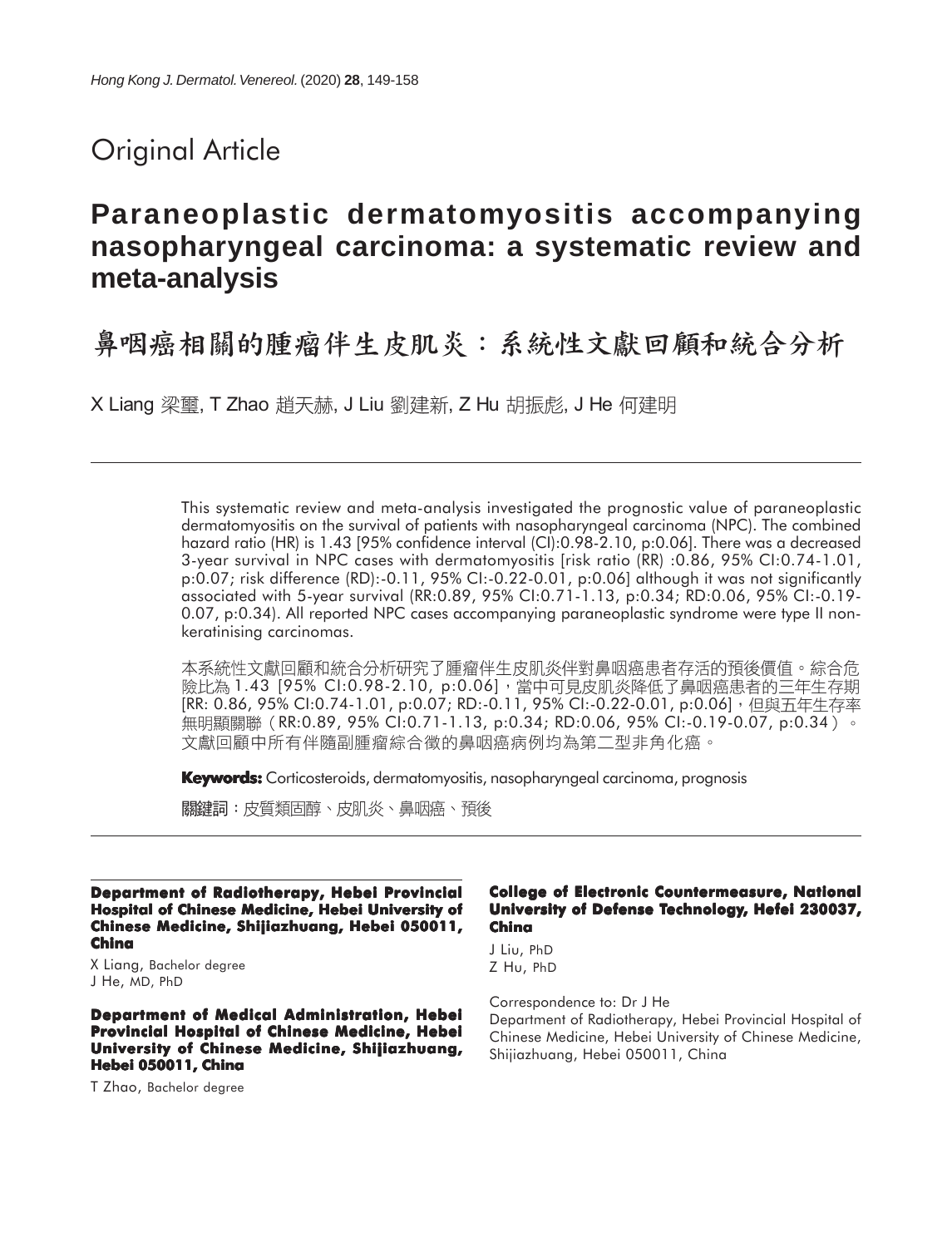## **Introduction**

Nasopharyngeal carcinoma (NPC) is a squamous cell carcinoma that arises from epithelial cells of the nasopharynx.<sup>1,2</sup> A small percentage of NPC patients present with paraneoplastic syndrome and less than 0.1% NPC are associated with dermatomyositis (DM).3,4 The prognostic value of DM on the survival of NPC patients warrants further research although there have been few studies on this issue.5-8 Here, we performed the first metaanalysis of published studies to quantitatively review the prognostic value of DM on the survival of patients with NPC.

# **Material and methods**

#### *Literature search*

We performed a systematic literature review after the Preferred Reporting Items for Systematic Reviews and Meta-analysis (PRISMA) Statement and the Cochrane Handbook for Systematic Reviews of Interventions.<sup>9</sup> We systematically searched PubMed, MEDLINE, Cochrane Library, CNKI (China National Knowledge Infrastructure) Library to identify studies published from 1980 that examined the association of DM with the prognosis of NPC patients. The bibliographic search was performed by two reviewers in May 6, 2019. The following search terms were used: "dermatomyositis" AND "nasopharyngeal carcinoma". Articles written in English or Chinese were included. All original articles on the topic were retrospective study. Five-year survival and 3-year survival were the primary end points of interest.

Studies were selected by two reviewers. Original studies were selected if they met the following criteria: 3-year survival and 5-year survival were provided and control group was included in the study. Studies without enough data were excluded from analysis.

#### *Data extraction*

Each included study was reviewed in full by two investigators. The following information was extracted: number of enrolled patients, number of patients included in the primary analysis, key patient characteristics, 3-year survival, 5-year survival. Data were independently crosschecked.

#### *Statistical analysis*

The trial-level analysis incorporated 3-year survival and 5-year survival as defined and reported in the published trials. Hazard ratio (HR), risk ratio (RR) and risk difference (RD) were used to quantify the prognostic effect.

Statistical pooling of effect measures was based on the level of heterogeneity among studies, which was assessed with the Cochrane Q test and the I2 statistic. No significant heterogeneity was indicated by P>0.1 in Cochrane Q tests and a ratio less than 50% in I2 statistics. HR was calculated using the fixed-effects model inverse variance method.10,11 RR and RD were calculated using the Mantel-Haenszel method under the fixed-effects model.10,11 Publication bias that included a small-study effect was evaluated by visual inspection of funnel plots and Egger's test.10,11 Statistical analyses were performed using Review Manager, version 5.3 (The Nordic Cochrane Center, Copenhagen, Denmark) or STATA v.13.0 (College Station, TX, USA). P≥0.05 was considered significant.

#### **Results**

#### *Study characteristics*

As shown in Figure 1, a total of 300 articles were identified initially using the above search strategy. Three articles written in English and six articles written in Chinese included control group. All those studies were retrospective studies. After further review, five articles were excluded because data in those articles should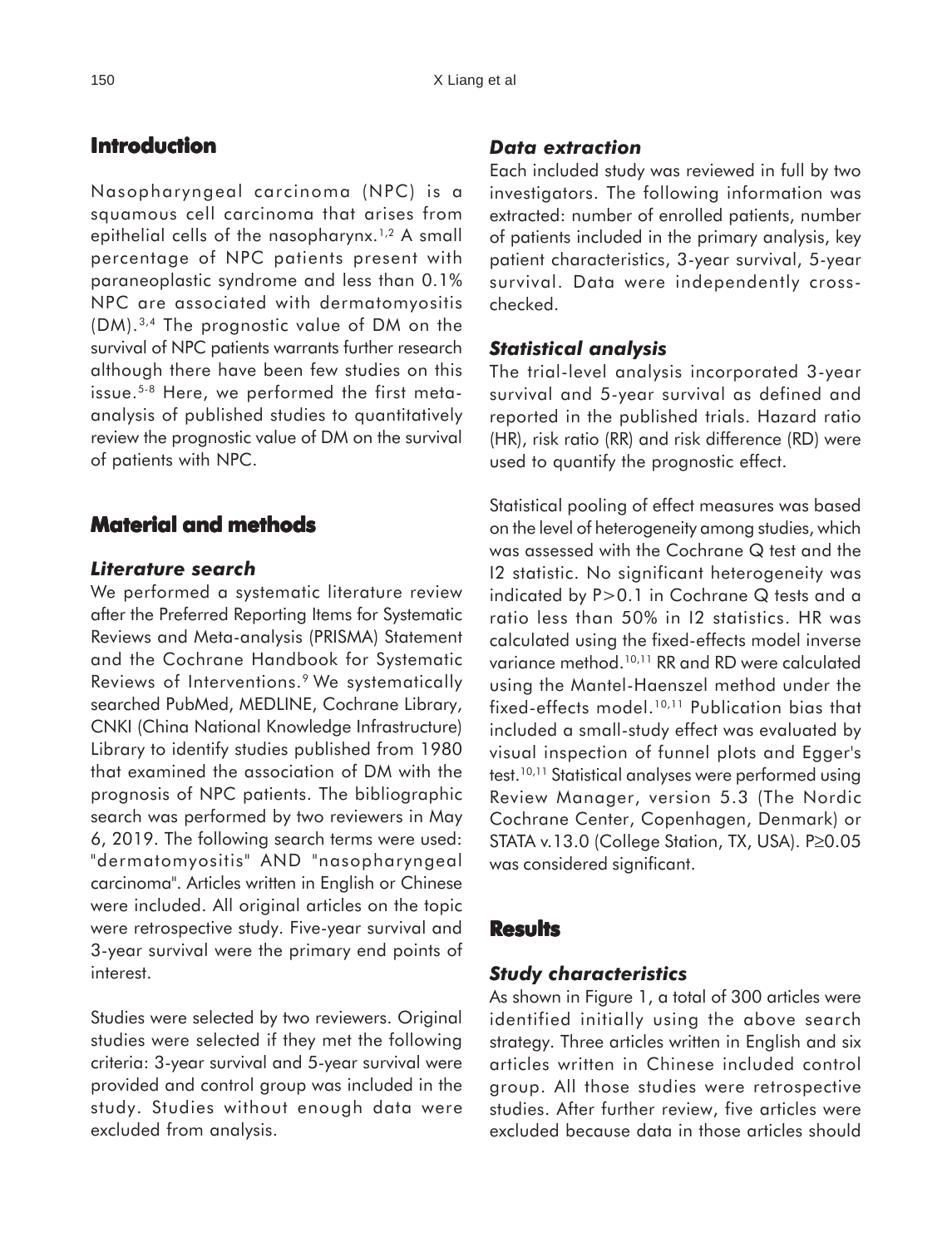be included in the left articles. Finally, four studies were selected for the meta-analysis.<sup>5-8</sup> Three studies were paired studies,<sup>6-8</sup> and one was a controlled study.<sup>5</sup> All were carried out in southern China.

## *HR of DM on survival*

Four studies were selected for the meta-analysis (5-8). Overall, the meta-analysis comprised 119 patients in DM accompanying NPC (NPC with DM) group and 420 patients in NPC without DM (NPC only) group. Table 1 lists the identified studies and their main characteristics. The combined HR of 1.43 [95% confidence interval (CI): 0.98-2.10, p:0.06] suggests that DM may have an impact on survival in NPC patients (Figure 2A). Visual inspection of the corresponding funnel plot revealed no publication bias (Figure 2B).



Figure 1. Preferred reporting items for systematic reviews and meta-analyses flow chart.

| First author, year of publication | <b>Country</b> | <b>Number of patients</b> | <b>HR (95% CI)</b> |
|-----------------------------------|----------------|---------------------------|--------------------|
| Teo, P. 1989(5)                   | China          | 317                       | $3.43(1.16-10.14)$ |
| Ren, ZP. 2001(6)                  | China          | 24                        | $1.25(0.44-3.55)$  |
| Han, H. 2005(7)                   | China          | 26                        | $1.22(0.49-3.04)$  |
| Huang, PY. 2014(8)                | China          | 172                       | $1.29(0.78-2.13)$  |

**Table 1.** Characteristic of the studies included in the meta-analysis

HR=hazard ratio; CI=confidence interval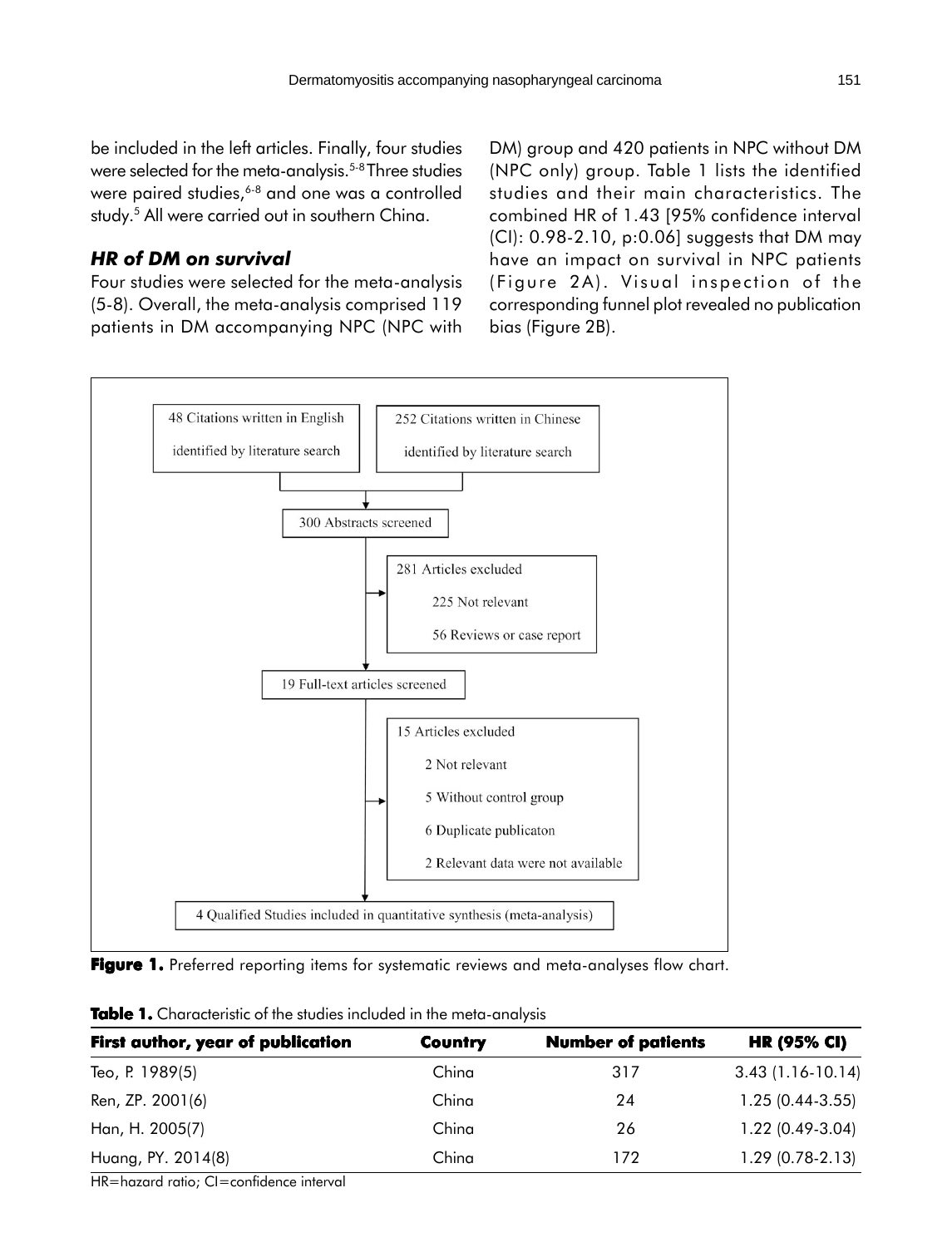

**Figure 2.** The prognostic value of DM on survival of patients with NPC. (A) Forest plot of HR; (B) Funnel plot of HR.



**Figure 3.** The prognostic value of DM on 3-year survival of patients with NPC. (A) 3-year survival RR Forest plot; (B) 3-year survival RR Funnel plot; (C) 3-year survival RD Forest plot; (D) 3-year survival RD Funnel plot. RD: risk difference; M-H Fixed: the Mantel-Haenszel method under the fixed-effects model.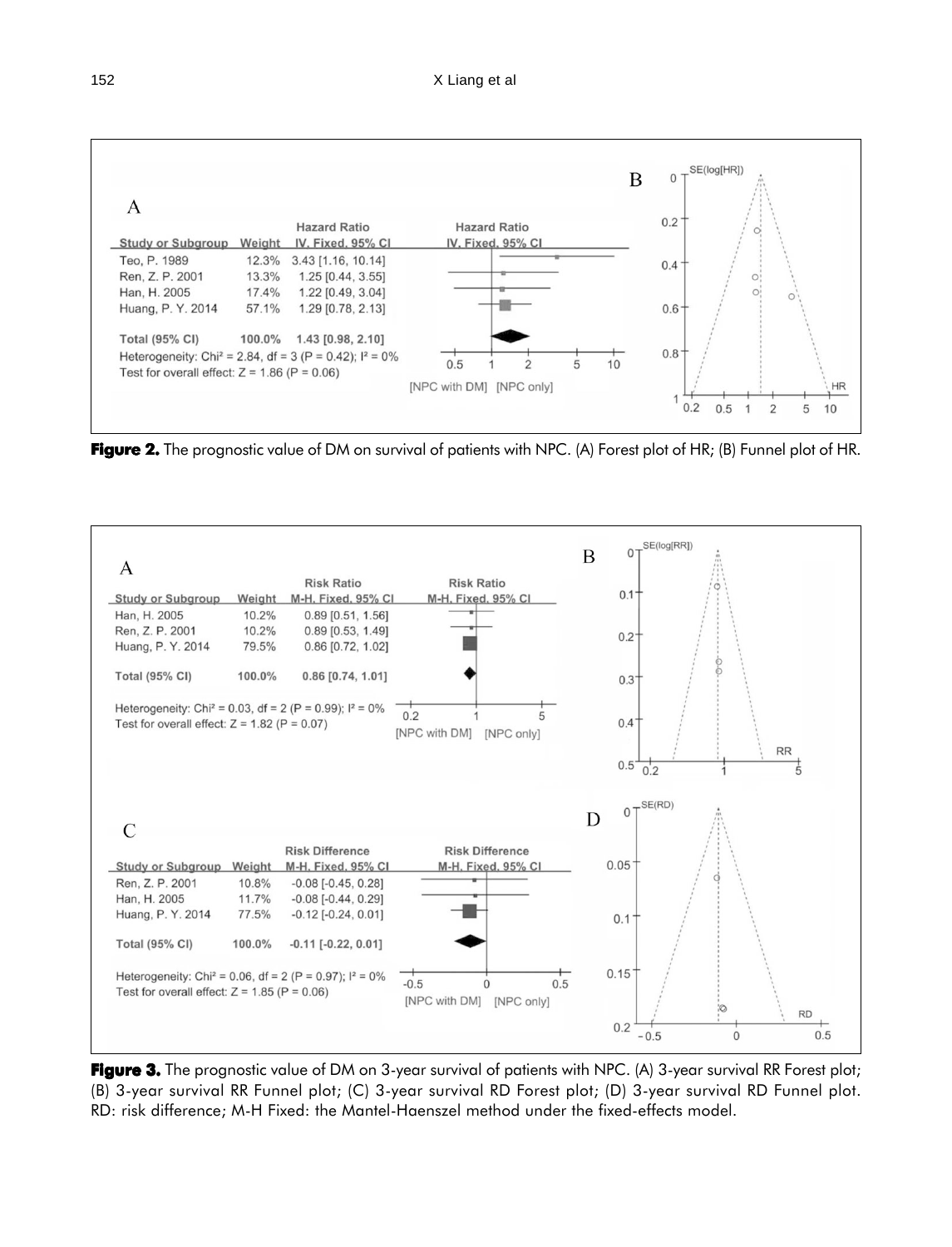### *RRs and RDs of DM on 3-year and 5-year survivals*

One article without enough information was excluded.5 Three studies were selected for the metaanalysis and all were paired studies.6 Overall, 111 patients had DM accompanying NPC (NPC with DM group) and 111 patients had NPC without DM (NPC only group).

The three-year survival was analysed (Figure 3). Data were homogeneous according to the Cochrane Q test and the I2 statistic.<sup>10-12</sup> The pooled RR was 0.86 (95% CI: 0.74-1.01) with p value being 0.07, it did not reach the significance level, although it was close (Figure 3a). This suggests that, compared to NPC patients without DM, patients with DM has a lower 3-year survival rate. The probability of patients with DM may be only 86% as that of patients without DM. The pooled RD was -0.11 (95% CI: -0.22-0.01) with p value being 0.06, which is very close to significance (Figure 3C). That indicates that DM decreased the chance of 3-year survival in NPC patients by 11%. Visual inspection of corresponding funnel plots revealed no publication bias (Figures 3C and 3D). Results of Egger's test showed p value was close to 0.05. The p value of RR was 0.043 and that of RD was 0.059 (Table 2). This may be due to small number of trials.

Five-year survival was also analysed (Figure 4). Data was analysed with a fixed-effects analysis because the data were homogeneous according to the Cochrane Q test and the I2 statistic. DM was not significantly associated with 5-year survival. The pooled RR was 0.89 (95% CI: 0.71-1.13;



**Figure 4.** The prognostic value of DM on 5-year survival of patients with NPC. (A) 5-year survival RR Forest plot; (B) 5-year survival RR Funnel plot; (C) 5-year survival RD Forest plot; (D) 5-year survival RD Funnel plot.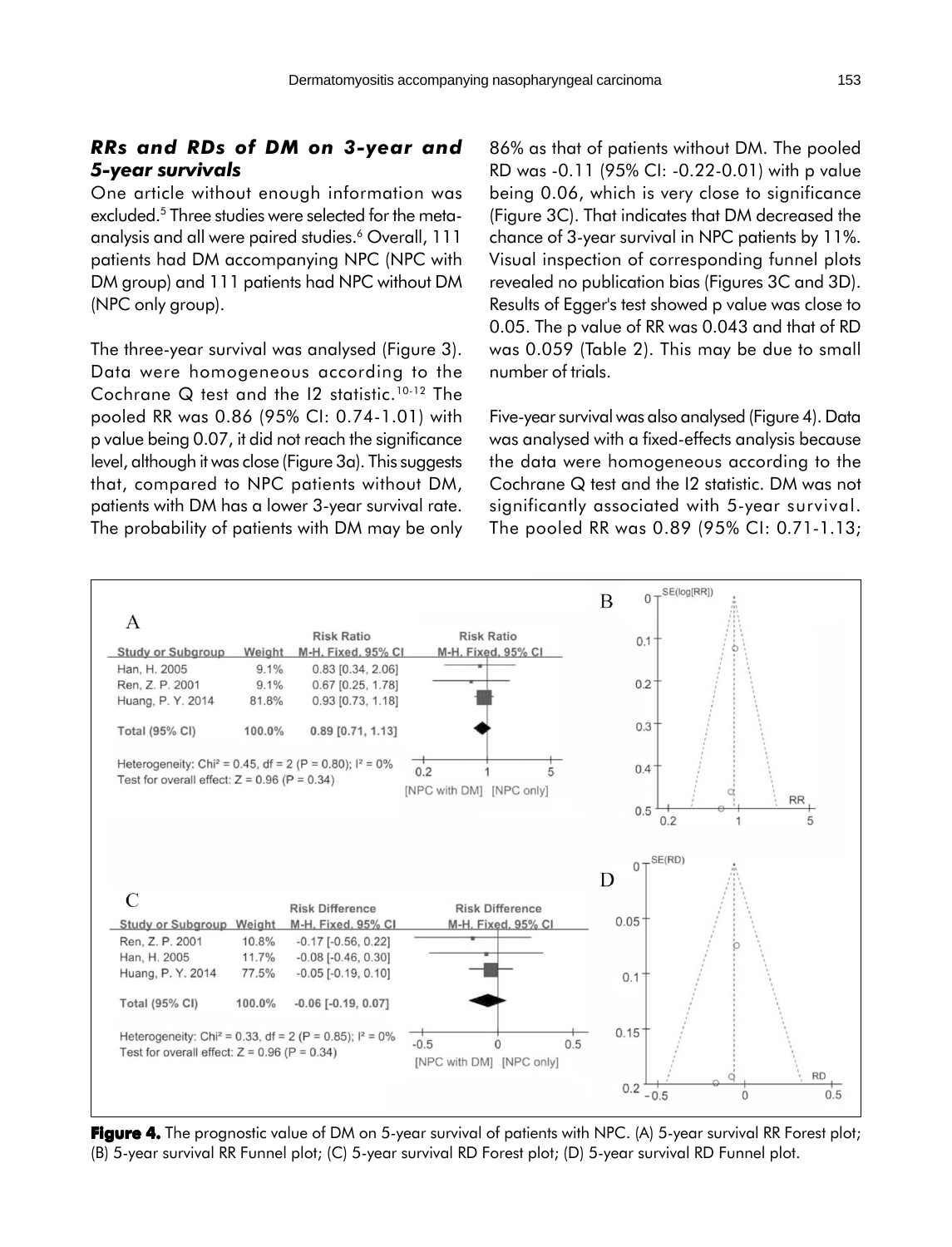p=0.34) (Figure 4A). The pooled RD was 0.06 (95% CI: -0.19-0.07; p=0.34) (Figure 4C). Visual inspection of corresponding funnel plots and results of Egger's test revealed no publication bias (Figures 4B and D, Table 2). The p value of RR was 0.270 and that of RD was 0.368 (Table 2).

# **The cause of death of NPC**

The cause of death was summarised in Table 3. Only two articles reported cause of death.<sup>6,8</sup> Pulmonary infection were reported as the cause of death in NPC cases with DM group in both articles but not in the NPC only group (Table 3). The difference may be due to DM because pulmonary infection is a common condition and one of main causes of death in patients with DM.13,14 More patients died of metastases in NPC with DM group than in NPC only group in Huang's study while there was no difference in Ren's (Table 3).

# **The pathology of NPC with paraneoplastic syndrome**

The pathology of NPC with paraneoplastic syndrome was reviewed (Table 4) and was classified according to the World Health Organization (WHO) has classification of NPC: (Type I: keratinising squamous cell carcinomas; Type II: non-keratinising carcinomas [Type IIA includes undifferentiated carcinomas and Type III: basaloid squamous cell carcinomas.<sup>15</sup> Excluding cases without detailed pathological diagnosis, all NPC cases accompanying paraneoplastic syndrome, including paraneoplastic DM, were type II nonkeratinising carcinomas.

| <b>Comparison</b>  | Std. Eff.            | Coef.                             | Std. Err.         | t                 | P >  t         | [95%CI]                             | p     |
|--------------------|----------------------|-----------------------------------|-------------------|-------------------|----------------|-------------------------------------|-------|
| 3-year survival RR | Slope<br>Bias        | 0.842<br>0.169                    | 0.00160<br>0.0115 | 525.49<br>14.64   | 0.001<br>0.043 | 0.822, 0.863<br>0.0224, 0.317       | 0.043 |
| 3-year survival RD | Slope<br><b>Bias</b> | 0.136<br>0.300                    | 0.00282<br>0.280  | $-48.12$<br>10.71 | 0.013<br>0.059 | $-0.172, -0.100$<br>$-0.558, 0.656$ | 0.059 |
| 5-year survival RR | Slope<br>Bias        | 0.987<br>$-0.489$                 | 0.0443<br>0.220   | 22.27<br>$-2.22$  | 0.029<br>0.270 | 0.424, 1.550<br>$-3.290, 2.312$     | 0.270 |
| 5-year survival RD | Slope<br>Bias        | $4.27 \times 10^{-6}$<br>$-0.621$ | 0.0460<br>0.405   | 0.00<br>$-1.53$   | 1.000<br>0.368 | $-0.585, 0.585$<br>$-5.768, 4.526$  | 0.368 |

**Table 2.** Publication bias was evaluated by Egger's test

CI=confidence interval; RR=risk ratio; RD=risk difference

#### **Table 3.** Causes of death

|               |             | <b>Total number</b> | Local<br>recurrence | <b>Metastases</b> | <b>Pulmonary</b><br><i>infection</i> | <b>Others</b> |
|---------------|-------------|---------------------|---------------------|-------------------|--------------------------------------|---------------|
| Ren, ZP.(6)   | NPC with DM |                     |                     | 4                 |                                      |               |
|               | NPC only    | 12                  |                     |                   |                                      |               |
| Huang, PY.(8) | NPC with DM | 86                  | 20                  | 20                |                                      |               |
|               | NPC only    | 86                  | 22                  |                   |                                      | 1 *           |

Notes: \*, died of an accident

NPC=nasopharyngeal carcinoma; DM=dermatomyositis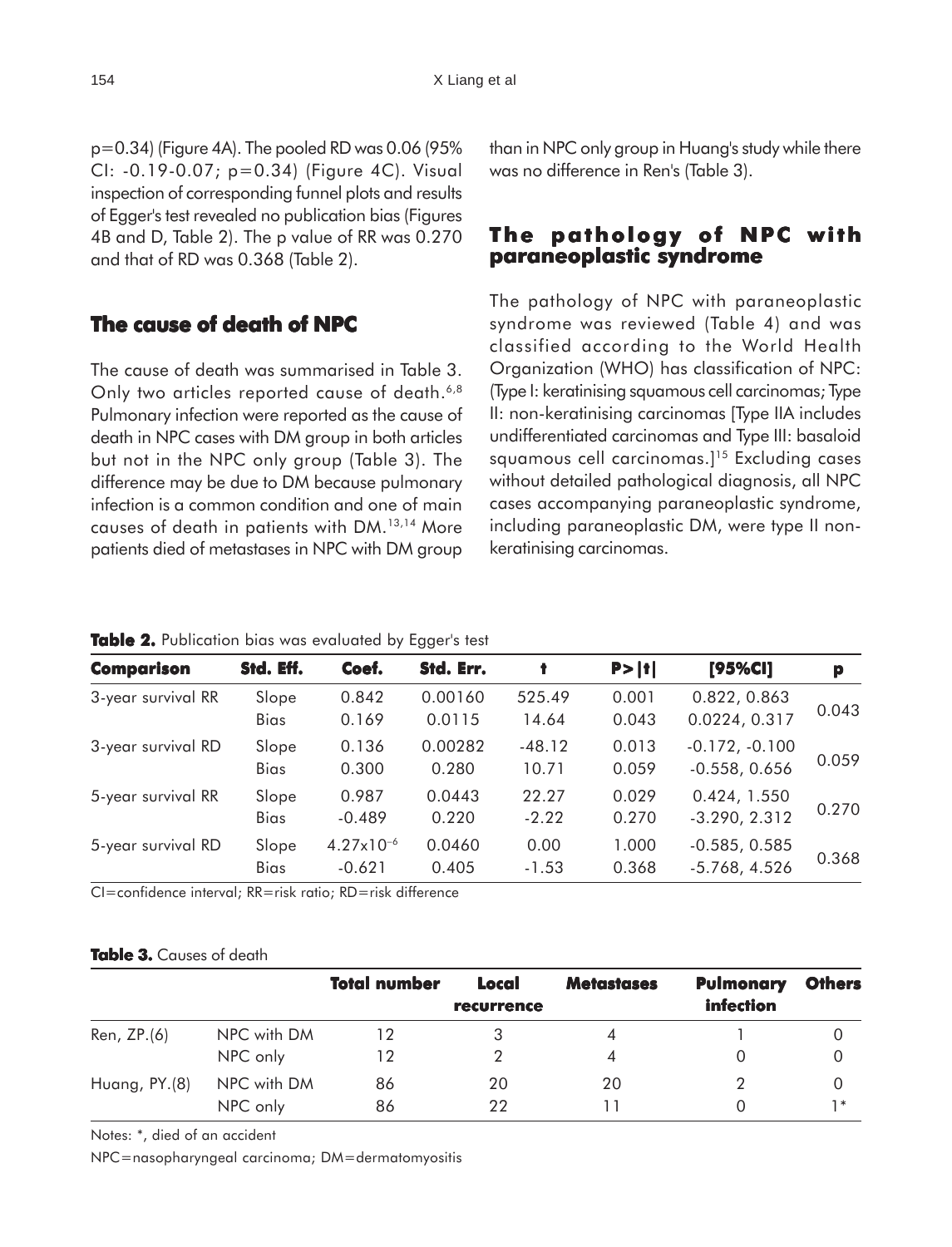# **Discussion**

NPC has a well-defined racial and geographic distribution worldwide.<sup>1,2,4</sup> Compared to Western countries, the incidence is much higher in southeastern Asia and southern China.<sup>1,2,4</sup> In the United States, the incidence in white males and females are only 0.4 and 0.2 cases per 100,000 persons-year, respectively while the incidence in Chinese males and females in Hawaii is 10.7 and 3.8 cases per 100,00 persons-year, respectively.2 In Hong Kong, NPC incidences in males and females are 21.4 and 8.3 cases per 100,000 persons-year, respectively.2

Paraneoplastic syndromes are signs or symptoms which are the consequence of cancer but are not caused directly by the local presence of cancer cells, metabolic abnormalities, nutritional deficits, infection, ischaemia, coagulopathy, or side effects of cancer treatment.4,16,17 A paraneoplastic syndrome can precede, follow or be concurrent with the diagnosis of a malignancy.<sup>18</sup> The rate of paraneoplastic syndromes accompanying NPC was unclear. Ellouz et al reported that paraneoplastic syndromes were seen in 12 of 485 NPC patients in Tunisia.19 The incidence of paraneoplastic syndrome accompanying NPC appears related to gender and pathological type (Table 4). According to Table 4, excluding cases without detailed gender, the ratio of male and female in the NPC with paraneoplastic syndromes was 222:96 (2.3:1). Excluding cases without detailed pathological diagnosis, all NPC cases accompanying paraneoplastic syndromes reported in literatures were type II non-keratinising carcinomas (Type II NPC also includes lymphoepithelioma what was used after 1940s.<sup>1,15</sup>

DM is one of the commonest types of paraneoplastic syndrome accompanying NPC (Table 4).4,16,20,21 Even so, less than 0.1% NPC are associated with DM.3,4 Thus, paraneoplastic DM accompanying NPC are mostly described in case reports or review articles in the literature (Table 4). The incidence of paraneoplastic DM accompanying NPC appears related to gender and pathological type as that of paraneoplastic syndromes does (Table 4). Huang et al reported

**Table 4.** Paraneoplastic syndromes with nasopharyngeal carcinoma

| <b>Bazex syndrome</b>                                                                                                               |
|-------------------------------------------------------------------------------------------------------------------------------------|
| Dermatomyositis alone or accompanied with Raynaud's phenomenon, arthritis, urticarial vasculitis or systemic                        |
| sclerosis                                                                                                                           |
| Eosinophilic cellulitis alone or accompanied with migratory erythema                                                                |
| Epilepsia partialis continua                                                                                                        |
| Erythroderma                                                                                                                        |
| Hypertrophic osteoarthropathy alone or accompanied with cutaneous vasculitis, mixed-type cryoglobulinemia                           |
| Motor neuropathy and inflammatory myopathy                                                                                          |
| Multicentric reticulohistiocytosis                                                                                                  |
| Neurological disorder                                                                                                               |
| Neutrophilic leukaemoid reaction                                                                                                    |
| Opsoclonus-myoclonus syndrome                                                                                                       |
| Optic neuropathy                                                                                                                    |
| Sjogren's syndrome                                                                                                                  |
| Systemic sclerosis alone or accompanied with cutaneous vasculitis, mixed-type cryoglobulinemia, systemic capillary<br>leak syndrome |
| Xerophthalmia, pain in interphalangeal joints                                                                                       |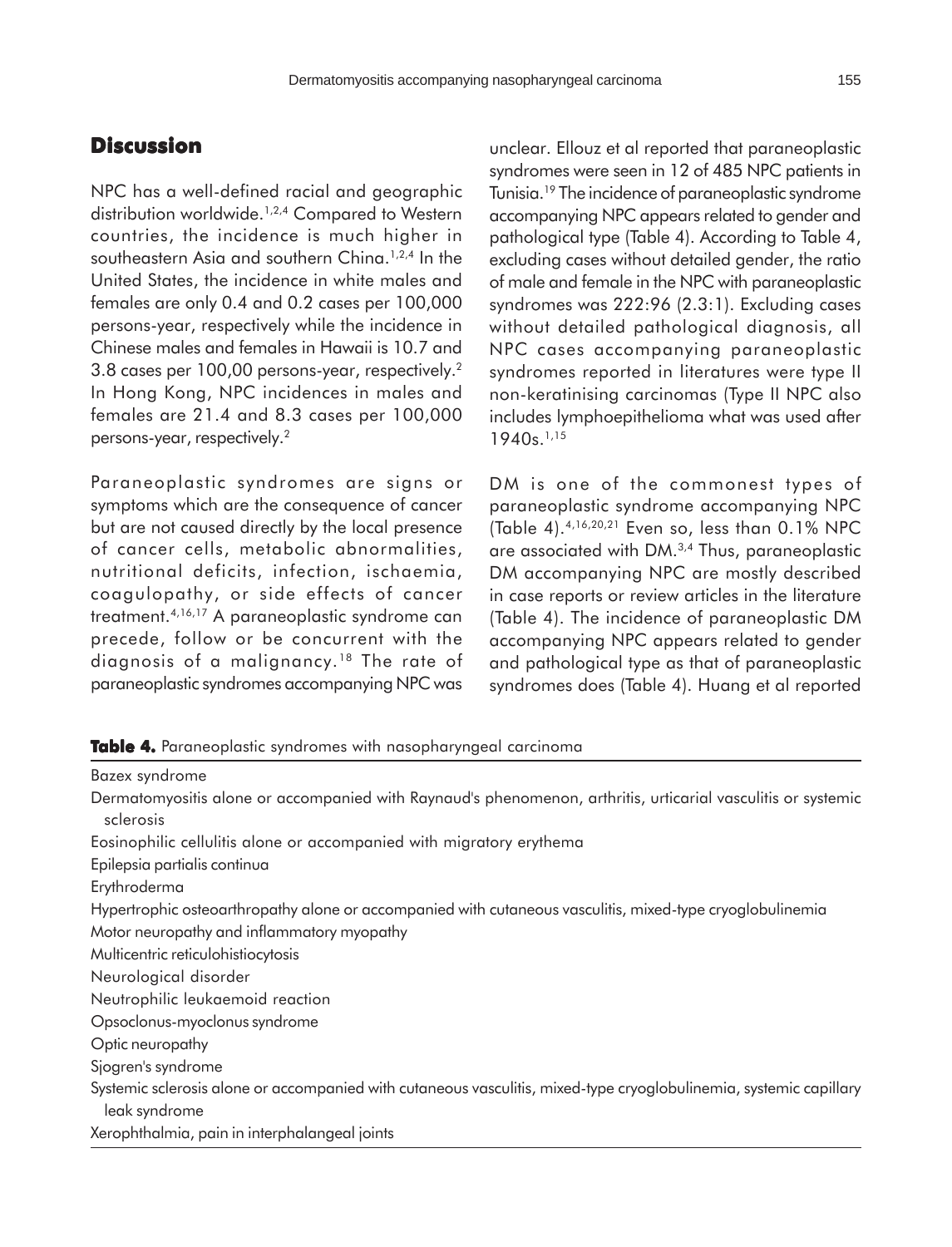the ratio of male and female in the NPC with DM was 64:22 (2.9:1) in Chinese.<sup>8</sup> According to Table 4, the ratio was 179:73 (2.5:1) and all NPC cases accompanying DM were type II non-keratinising carcinomas.

DM is an idiopathic inflammatory myopathy characterised clinically by proximal muscle weakness, muscle inflammation, characteristic rash and, frequently, the presence of autoantibodies.<sup>22,23</sup> The onset in DM may be acute (days) or insidious (several months).22 Diagnosis of definite DM requires the presence of characteristic rash as well as at least three of the four signs of muscle inflammation and weakness: symmetrical proximal weakness, elevated levels of muscle enzymes (creatine kinase, aspartate aminotransferase, lactate dehydrogenase and aldolase), electro-myographical changes consistent with irritable myopathy, or necrosis and inflammation on muscle biopsy.<sup>22,23</sup> Typical rashes include a generalised photosensitive erythema, Gottron papules over extensor surfaces and a periorbital heliotrope rash. Usually, skin manifestations precede muscle involvement by several months or years.<sup>22,23</sup> The clinical features, diagnosis and classification of DM were well described previously.22,24 An association between DM and malignancies has been widely accepted. There is about a three-fold increase in risk of malignant disease after diagnosis of DM but frequency of specific cancer types in DM varies greatly in different reports.25-27 Therefore, the performance of wholebody FDG-PET/CT for diagnosing occult malignant disease in patients with DM is recommended by some researchers.25 Usually paraneoplastic DM flare-ups coincide with cancer recurrence. However, flare of DM is often absent in NPC recurrence.<sup>17,28</sup>

No prospective case-control double-blinded studies of therapy for paraneoplastic DM have been performed. Hence, treatment of paraneoplastic DM is based mainly on case reports and remains largely empirical.4,29 Van de Vlekkert reported that paraneoplastic DM could spontaneously remit. 29 Resolution after anticancer treatment alone healing

paraneoplastic DM has also been reported.30 Therefore, some oncologists regard the treatment of paraneoplastic DM as unnecessary. Some oncologists believe the treatment of paraneoplastic DM should be the same as the treatment of DM without coexisting cancer, or for a shorter period.4 Treatment of DM is welldescribed elsewhere. 22,23 Nevertheless, corticosteroids are currently regarded as standard, first-line drugs.<sup>22,23</sup>

Corticosteroids treatment causes immunosuppression, which could theoretically aggravate the progression of malignancy.4,8 It seems that Huang et al supported this hypothesis because more patients died of metastases in NPC with DM group than in NPC only group. However, this was not supported by Renet al (Table 3). At the same time, paraneoplastic DM itself can be fatal (most commonly due to respiratory failure).<sup>8,13,14</sup> In a study by Marie et al, aspiration pneumonia accounted for 30% of all mortalities in DM patients.13 Similarly, Murray et al reported that of the 36 patients who died in their study, 9 (25%) died of aspiration pneumonia.14 This may explain the deaths due to pulmonary infection reported in NPC with DM group while none occurred in NPC only group (Table 3). Paraneoplastic DM also increases radiotherapy side effects, sometimes resulting in interruption of treatment and reduced radiotherapeutic effect.<sup>4,8</sup> Therefore, DM might be an ominous sign of a poorer prognosis in NPC patients. Only a few control studies on DM effect on the prognosis in NPC have been reported.<sup>6-8,31</sup> Almost all indicate that DM might decrease the prognosis of patients with NPC, but the findings did not reach significance. The combined HR is 1.43 [95% CI: 0.98-2.10, p:0.06] and it suggests that DM may have an impact on NPC patient survival (Figure 2). Three-year survival rate of DM accompanying NPC may be less than that of NPC patients without DM (RR: 0.86, 95% CI: 0.74-1.01, p=0.07; RD: -0.11, 95% CI: -0.22-0.01, p=0.06) (Figure 3). The p value is very close to 0.05 and that may be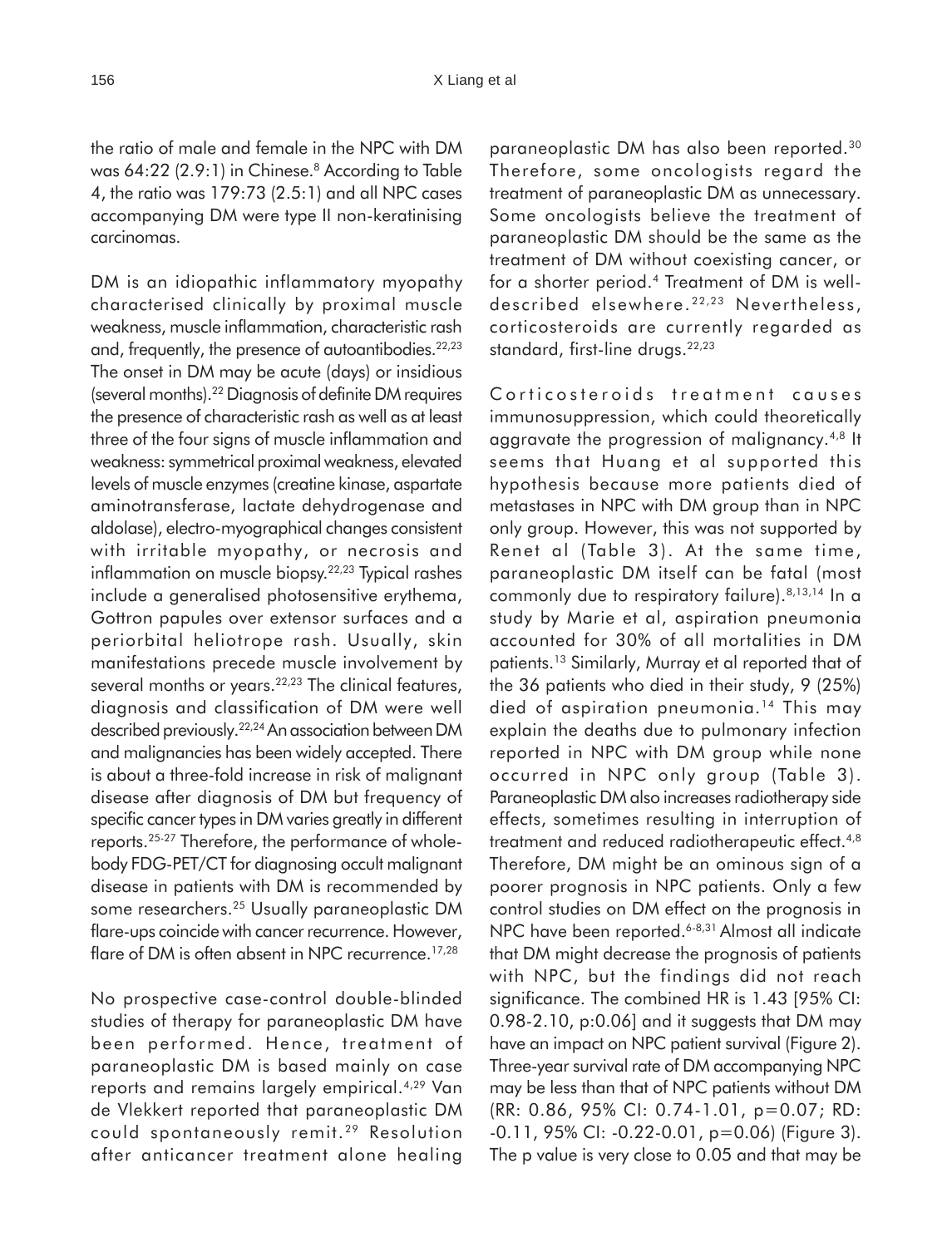limited to the number of cases. Additionally, in the three studies selected for the meta-analysis here, the histological type was not taken into account. $6-8$ The control group (NPC only group) consisted of patients who were matched with the experimental group (NPC with DM group) according to sex, age, stage, and treatment.<sup>6-8</sup> As mentioned above, all NPC cases accompanying paraneoplastic DM reported in literatures were type II non-keratinising carcinomas (Table 4). Since histological type is strongly associated with prognosis,<sup>32</sup> that factor might affect the conclusion. Visual inspection of the corresponding funnel plot revealed no publication bias (Figure 3D) while results of Egger's test showed p value was close to 0.05 (Table 2). Small number of trials should be one of the most reasonable explanations. All studies analysed HR here were carried out in southern China.5-8 There have been no controlled studies in Caucasians or Africans. Therefore, more studies are needed to verify whether the findings are the same in different ethnic groups.

# **Conclusion**

This study suggested that the presence of DM may decrease the prognosis, especially 3-year survival, in Chinese NPC patients. All NPC cases with paraneoplastic syndrome, including paraneoplastic DM, as reported in literature, were type II nonkeratinising carcinomas. The role of DM in the prognosis of NPC remains to be elucidated, and is limited by the relatively small body of literature on the subject. Therefore, future rigorous clinical trials and published results will provide deeper insight into the influence DM on the prognosis in different ethnic groups.

### **Disclosure statement Disclosure statement**

The authors declare that there is no conflict of interests regarding the publication of this article.

# **Funding**

This work was supported by Hebei Province Key Research and Development (R&D) Project (grant no. 19277770D), the Natural Science Foundation of Hebei Province (grant no. H2018423026), the Foundation of Health and Family Planning Commission of Hebei (grant no. 20180686, 20180688).

#### **References**

- 1. Wei WI, Sham JST. Nasopharyngeal carcinoma. Lancet 2005;365:2041-54.
- 2. Chang ET, Adami HO. The enigmatic epidemiology of nasopharyngeal carcinoma. Cancer Epidemiol Biomarkers Prev 2006;15:1765-77.
- 3. Hu WJ, Chen DL, Min HQ. Study of 45 cases of nasopharyngeal carcinoma with dermatomyositis. Am J Clin Oncol 1996;19:35-8.
- 4. He JM, Pang XL, Liang HJ. Paraneoplastic Dermatomyositis Accompanying Nasopharyngeal Carcinoma. Chin Med Sci J 2015;30:196-8.
- 5. Teo P, Tai TH, Choy D. Nasopharyngeal carcinoma with dermatomyositis. Int J Radiat Oncol Biol Phys 1989; 16:471-4.
- 6. 任浙平,李先明,閆茂生,李曉東。鼻咽癌合併皮肌 炎 12 例臨床分析。實用癌症雜誌。 2001;4:428-9.
- 韓虹, 張思毅, 蒙翠原, 葛潤梅, 葛平江。鼻咽 7. 癌伴發皮肌炎13例臨床分析。齊齊哈爾醫學院學報 2005:1289-90.
- 8. Huang PY, Zhong ZL, Luo DH, Mai HQ, Chen MY, Li YX, et al. Paired study of 172 cases of nasopharyngeal carcinoma with or without dermatomyositis. Acta Otolaryngol 2014;134:824-30.
- 9. Higgins JPT, Green S. Cochrane Handbook for Systematic Reviews of Interventions. Version 5.1.0 [updated March 2011]: The Cochrane Collaboration.; 2011. Available from http://handbook.cochrane.org. Available from: http://handbook-5-1.cochrane.org/.
- 10. Foerster B, Pozo C, Abufaraj M, Mari A, Kimura S, D'Andrea D, et al. Association of Smoking Status With Recurrence, Metastasis, and Mortality Among Patients With Localized Prostate Cancer Undergoing Prostatectomy or Radiotherapy: A Systematic Review and Meta-analysis. JAMA Oncol 2018;4:953-61.
- 11. Higgins JP, Thompson SG, Deeks JJ, Altman DG. Measuring inconsistency in meta-analyses. BMJ 2003; 327:557-60.
- 12. DerSimonian R, Laird N. Meta-analysis in clinical trials. Control Clin Trials 1986;7:177-88.